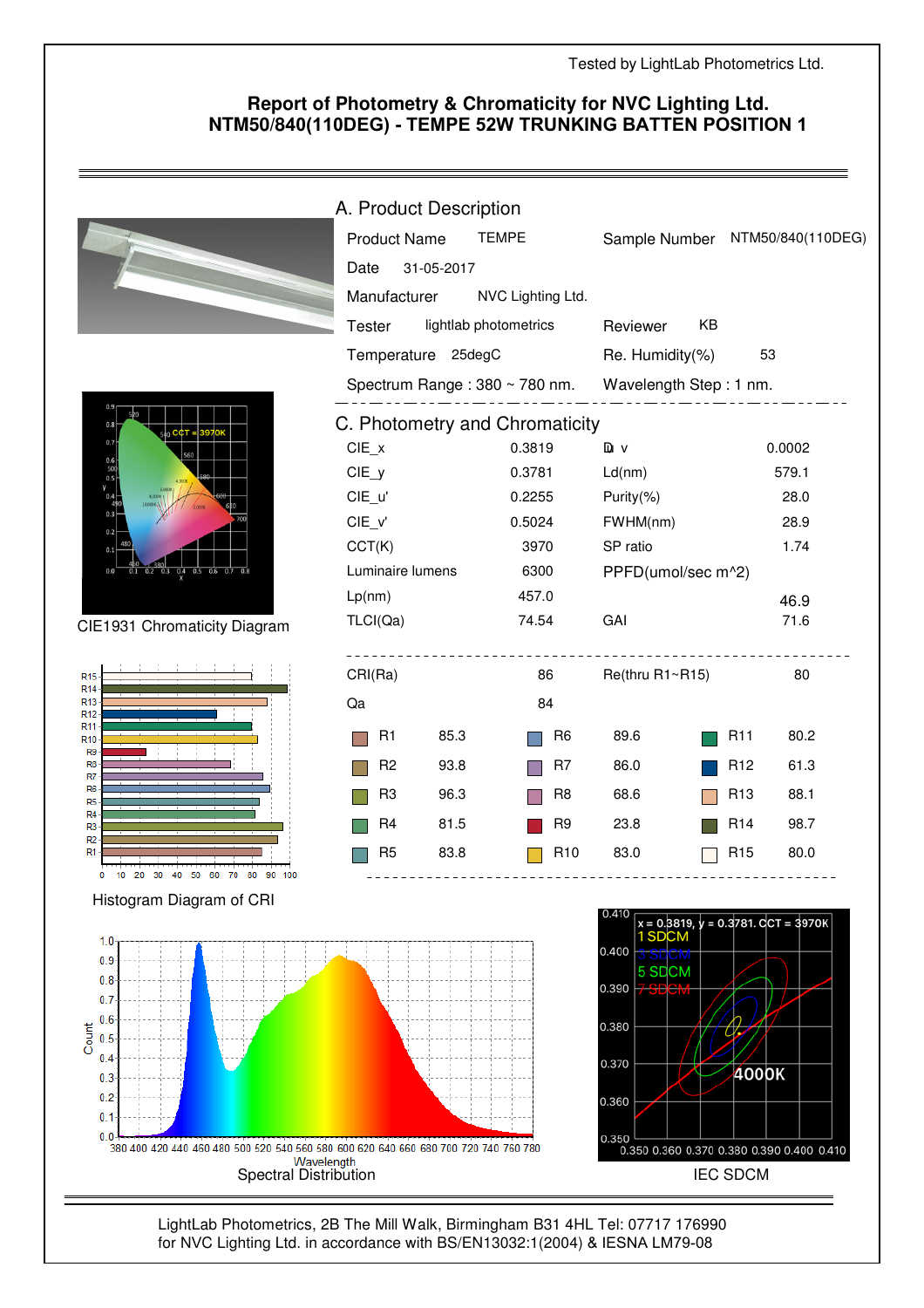## NTM50/840(110DEG)- TEMPE-Trunking Batten-52W-POS-1

luminaire documentation

| filename                                                                                                |                                               | : NTM50-840(110DEG).LDT              |                 |                   |                      |                |              |
|---------------------------------------------------------------------------------------------------------|-----------------------------------------------|--------------------------------------|-----------------|-------------------|----------------------|----------------|--------------|
| meas. number                                                                                            | :2282                                         |                                      |                 |                   |                      |                |              |
| luminaire number                                                                                        |                                               | : NTM50/840(110DEG)                  |                 |                   |                      |                |              |
| date / operator                                                                                         |                                               | $: 31 - 05 - 2017$                   |                 |                   |                      |                |              |
| default lamp type(s))                                                                                   |                                               |                                      |                 |                   |                      |                |              |
| no of lamps                                                                                             | lamp type                                     |                                      |                 | luminaire lumens  |                      | input wattage  |              |
| 1                                                                                                       | LED MODULE                                    |                                      | 6300 lm         |                   |                      | 52.6 W         |              |
|                                                                                                         |                                               |                                      |                 |                   |                      |                |              |
| dimensions                                                                                              |                                               |                                      |                 |                   |                      |                |              |
| luminaire                                                                                               |                                               |                                      | luminous area   |                   |                      |                |              |
| length                                                                                                  | ÷                                             | 1035 mm                              | length          |                   | ÷                    | 1015 mm        |              |
| width                                                                                                   | ÷                                             | 160 mm                               | width           |                   | ÷                    | 156 mm         |              |
| height                                                                                                  | ÷                                             | 110 mm                               | height          |                   | $\ddot{\phantom{a}}$ | $0 \text{ mm}$ |              |
| coordinate system                                                                                       |                                               |                                      |                 |                   |                      |                |              |
| no of planes                                                                                            | ÷                                             | $\overline{7}$                       | samples / plane |                   | ÷                    | 37             |              |
| first c-plane                                                                                           |                                               | $0.0~^{\circ}$                       |                 | first gamma-angle | t                    | $0.0~^{\circ}$ |              |
| step angle                                                                                              |                                               | 15.0 $\degree$                       | step angle      |                   | $\ddot{\phantom{a}}$ | $5.0~^{\circ}$ |              |
| last c-plane                                                                                            |                                               | $90.0~^{\circ}$                      |                 | last gamma-angle  | Ì.                   | 180.0 °        |              |
| symmetrics                                                                                              |                                               | : symmetry to C0 / C90               |                 |                   |                      |                |              |
| performance                                                                                             |                                               |                                      |                 |                   |                      |                |              |
| light output ratio                                                                                      | ÷                                             | 100.0%                               |                 |                   |                      |                |              |
| <b>DFF</b>                                                                                              | ÷                                             | 100.0%                               |                 |                   |                      |                |              |
| <b>UFF</b>                                                                                              |                                               | $0.0\ \%$                            |                 |                   |                      |                |              |
| classification                                                                                          |                                               |                                      |                 | 105°              |                      |                | 105°         |
| LiTG / DIN                                                                                              | : A40                                         |                                      |                 | $90^{\circ}$      |                      |                | $90^{\circ}$ |
| UTE                                                                                                     | : 1.00D                                       |                                      |                 |                   |                      |                |              |
| CIE                                                                                                     |                                               | : 53 85 97 100 100                   |                 | 75°               |                      |                | 75°          |
| BZ                                                                                                      |                                               | : 333333333                          |                 |                   |                      |                |              |
| Ambient Temperature<br>Input Voltage<br><b>Circuit Watts</b><br>Amps (running)                          | $: 25$ degC<br>: 240 V<br>: 52.6W<br>: 0.226A |                                      |                 | $60^{\circ}$      |                      | 200            | $60^{\circ}$ |
| VA.<br>Power Factor<br>CCT<br>CRI (Ra)<br>Luminaire Lumens<br>Luminaire Lm/circ.Watt : 120 Lm/circ.Watt | : 54.23VA<br>: 0.97<br>:86<br>: 6300 LLm      | : 3970K (measured): 4000K (declared) |                 | 45°               |                      | 300            | 45°          |
|                                                                                                         |                                               |                                      |                 |                   |                      |                |              |

C0 --------- C90

30° 30° I ( cd/klm )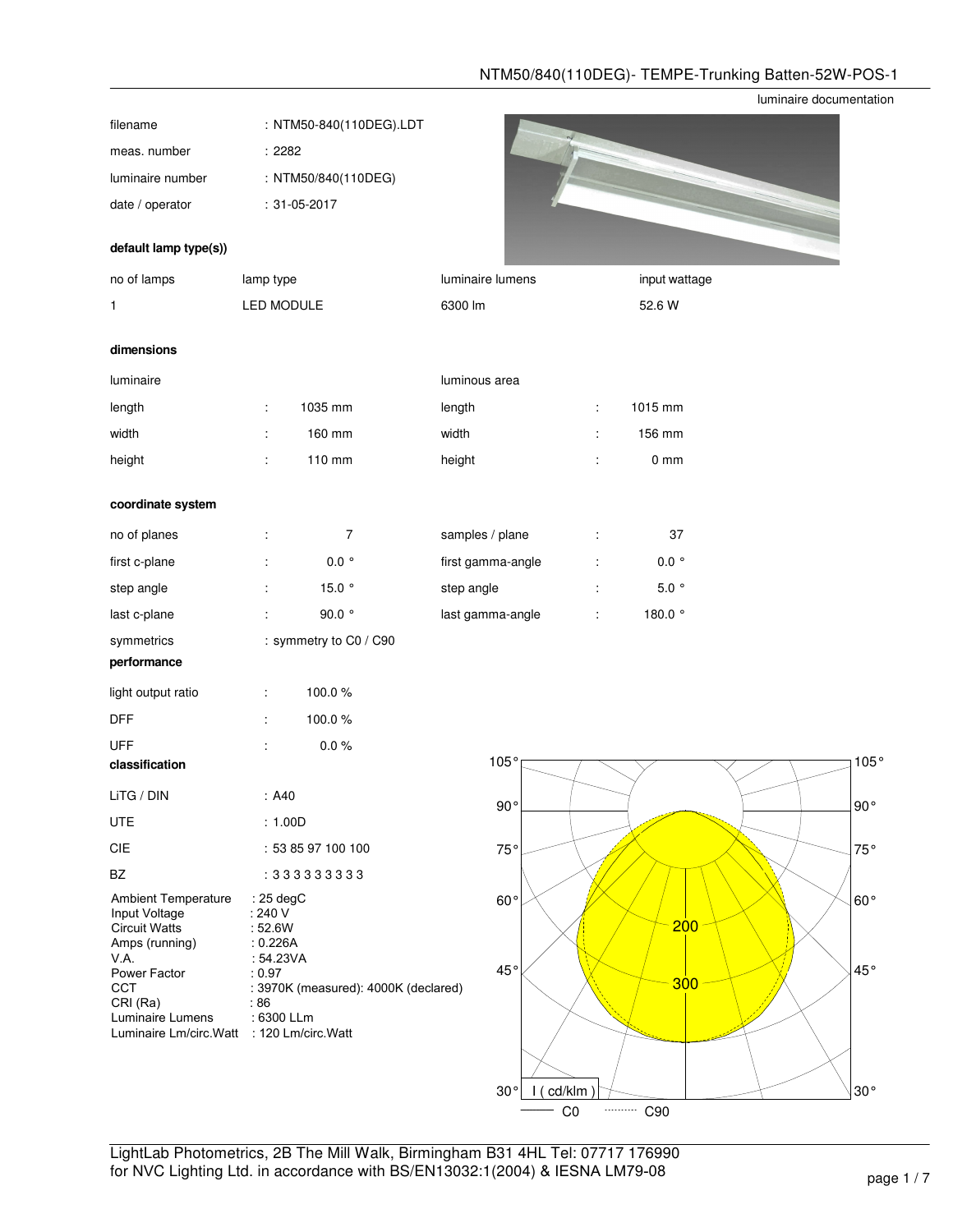Measurements made are in absolute units. The luminaire is treated as if it was a lamp as it is not possible to measure each LED separately - hence an LOR of 100% The Light output ratio in real terms would be less than 100%. If it was possible to compare real LED lumens with the total output from the luminaire we could obtain an actual LOR This also means that the total lumens emitted from the LED's would be greater than the Luminaire Lumens measured. In reality the LED lumens would approximate to this value divided by the actual Light Output.

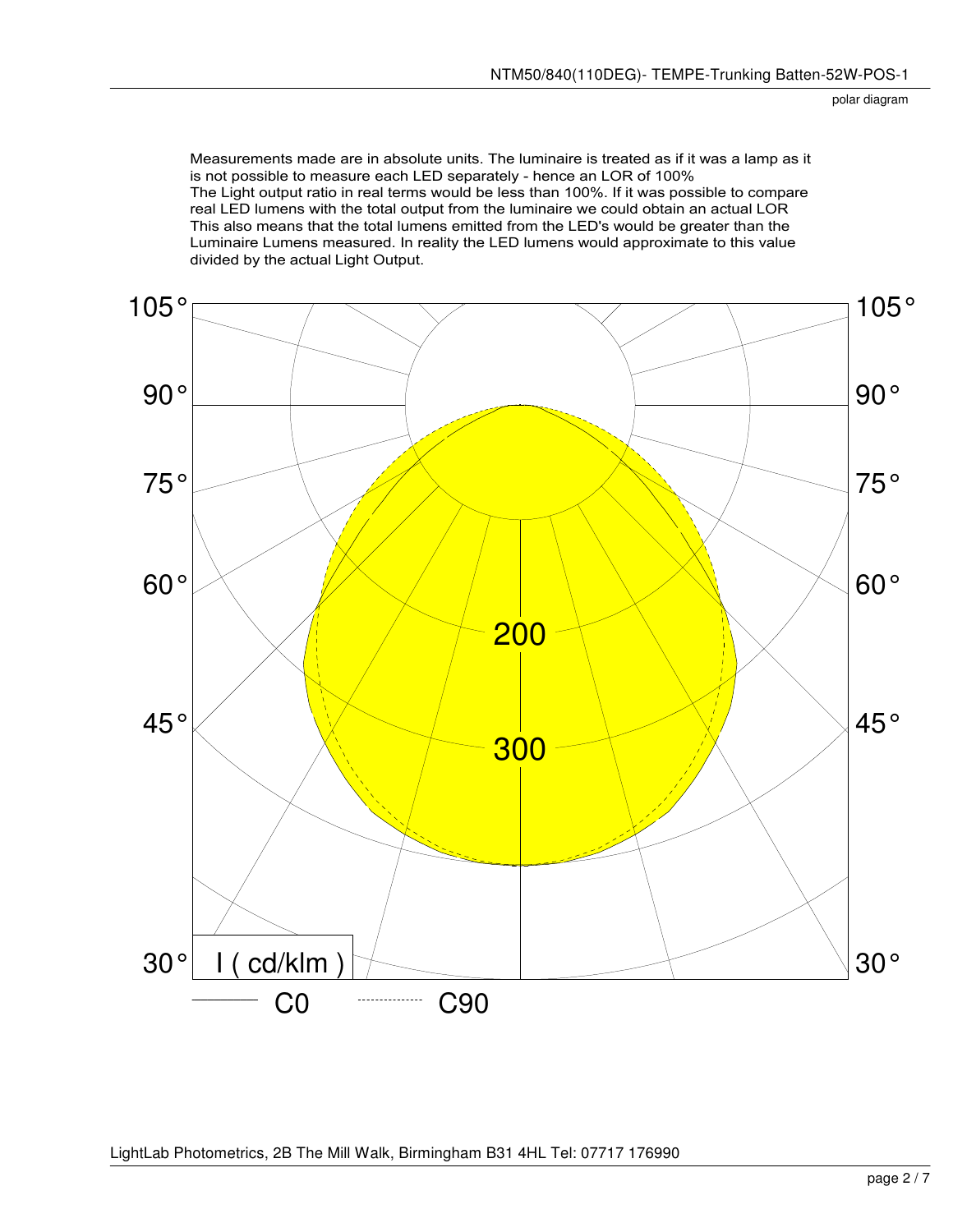intensity table

|                 | C <sub>0.0</sub> | $C$ 15.0 | $C$ 30.0 | $C$ 45.0 | C60.0  | C 75.0 | C 90.0   |
|-----------------|------------------|----------|----------|----------|--------|--------|----------|
| $0.0^{\circ}$   | 401.00           | 401.00   | 401.00   | 401.00   | 401.00 | 401.00 | 401.00   |
| $5.0^{\circ}$   | 400.00           | 399.60   | 399.10   | 398.70   | 398.20 | 398.20 | 398.20   |
| $10.0^\circ$    | 395.40           | 394.50   | 393.60   | 393.10   | 392.60 | 392.20 | 391.70   |
| $15.0^\circ$    | 387.00           | 386.10   | 385.20   | 383.40   | 381.70 | 381.20 | 380.80   |
| $20.0^\circ$    | 376.80           | 375.00   | 373.20   | 370.60   | 367.90 | 367.10 | 366.20   |
| $25.0^\circ$    | 359.10           | 357.90   | 356.60   | 353.50   | 350.50 | 349.20 | 347.90   |
| $30.0^\circ$    | 339.70           | 337.60   | 335.40   | 332.80   | 330.30 | 328.50 | 326.80   |
| $35.0^\circ$    | 319.30           | 315.80   | 312.30   | 309.40   | 306.50 | 304.20 | 302.00   |
| 40.0°           | 293.30           | 290.30   | 287.30   | 282.70   | 278.00 | 276.70 | 275.50   |
| 45.0°           | 251.60           | 253.30   | 255.00   | 251.90   | 248.80 | 248.00 | 247.10   |
| $50.0^\circ$    | 192.60           | 200.90   | 209.20   | 213.20   | 217.10 | 217.60 | 218.10   |
| $55.0^\circ$    | 145.90           | 151.10   | 156.30   | 171.30   | 186.20 | 186.50 | 186.80   |
| $60.0^\circ$    | 109.40           | 112.90   | 116.30   | 133.50   | 150.60 | 153.60 | 156.60   |
| $65.0^\circ$    | 75.40            | 79.00    | 82.50    | 97.40    | 112.40 | 118.70 | 125.00   |
| 70.0°           | 45.70            | 49.10    | 52.60    | 63.50    | 74.50  | 84.90  | 95.20    |
| 75.0°           | 24.50            | 25.40    | 26.30    | 35.80    | 45.40  | 55.20  | 65.00    |
| $80.0^\circ$    | 18.40            | 18.00    | 17.70    | 19.40    | 21.10  | 29.30  | 37.40    |
| $85.0^\circ$    | 11.00            | 11.20    | 11.30    | 10.80    | 10.20  | 12.80  | 15.40    |
| $90.0^\circ$    | 0.00             | 0.00     | 0.00     | 0.00     | 0.00   | 0.00   | 0.00     |
| $95.0^\circ$    | 0.00             | 0.00     | 0.00     | 0.00     | 0.00   | 0.00   | 0.00     |
| 100.0°          | 0.00             | 0.00     | 0.00     | 0.00     | 0.00   | 0.00   | 0.00     |
| 105.0°          | 0.00             | 0.00     | 0.00     | 0.00     | 0.00   | 0.00   | 0.00     |
| 110.0°          | 0.00             | 0.00     | 0.00     | 0.00     | 0.00   | 0.00   | 0.00     |
| 115.0°          | 0.00             | 0.00     | 0.00     | 0.00     | 0.00   | 0.00   | 0.00     |
| 120.0°          | 0.00             | 0.00     | 0.00     | 0.00     | 0.00   | 0.00   | 0.00     |
| 125.0°          | 0.00             | 0.00     | 0.00     | 0.00     | 0.00   | 0.00   | 0.00     |
| $130.0^\circ$   | 0.00             | 0.00     | 0.00     | 0.00     | 0.00   | 0.00   | 0.00     |
| $135.0^{\circ}$ | 0.00             | 0.00     | 0.00     | 0.00     | 0.00   | 0.00   | 0.00     |
| 140.0°          | 0.00             | 0.00     | 0.00     | 0.00     | 0.00   | 0.00   | 0.00     |
| 145.0°          | 0.00             | 0.00     | 0.00     | 0.00     | 0.00   | 0.00   | 0.00     |
| 150.0°          | 0.00             | 0.00     | 0.00     | 0.00     | 0.00   | 0.00   | 0.00     |
| 155.0°          | 0.00             | 0.00     | 0.00     | 0.00     | 0.00   | 0.00   | 0.00     |
| 160.0°          | 0.00             | 0.00     | 0.00     | 0.00     | 0.00   | 0.00   | 0.00     |
| 165.0°          | 0.00             | 0.00     | 0.00     | 0.00     | 0.00   | 0.00   | 0.00     |
| 170.0°          | 0.00             | 0.00     | 0.00     | 0.00     | 0.00   | 0.00   | 0.00     |
| 175.0°          | 0.00             | 0.00     | 0.00     | 0.00     | 0.00   | 0.00   | 0.00     |
| 180.0°          | 0.00             | 0.00     | 0.00     | 0.00     | 0.00   | 0.00   | 0.00     |
|                 |                  |          |          |          |        |        | cd / klm |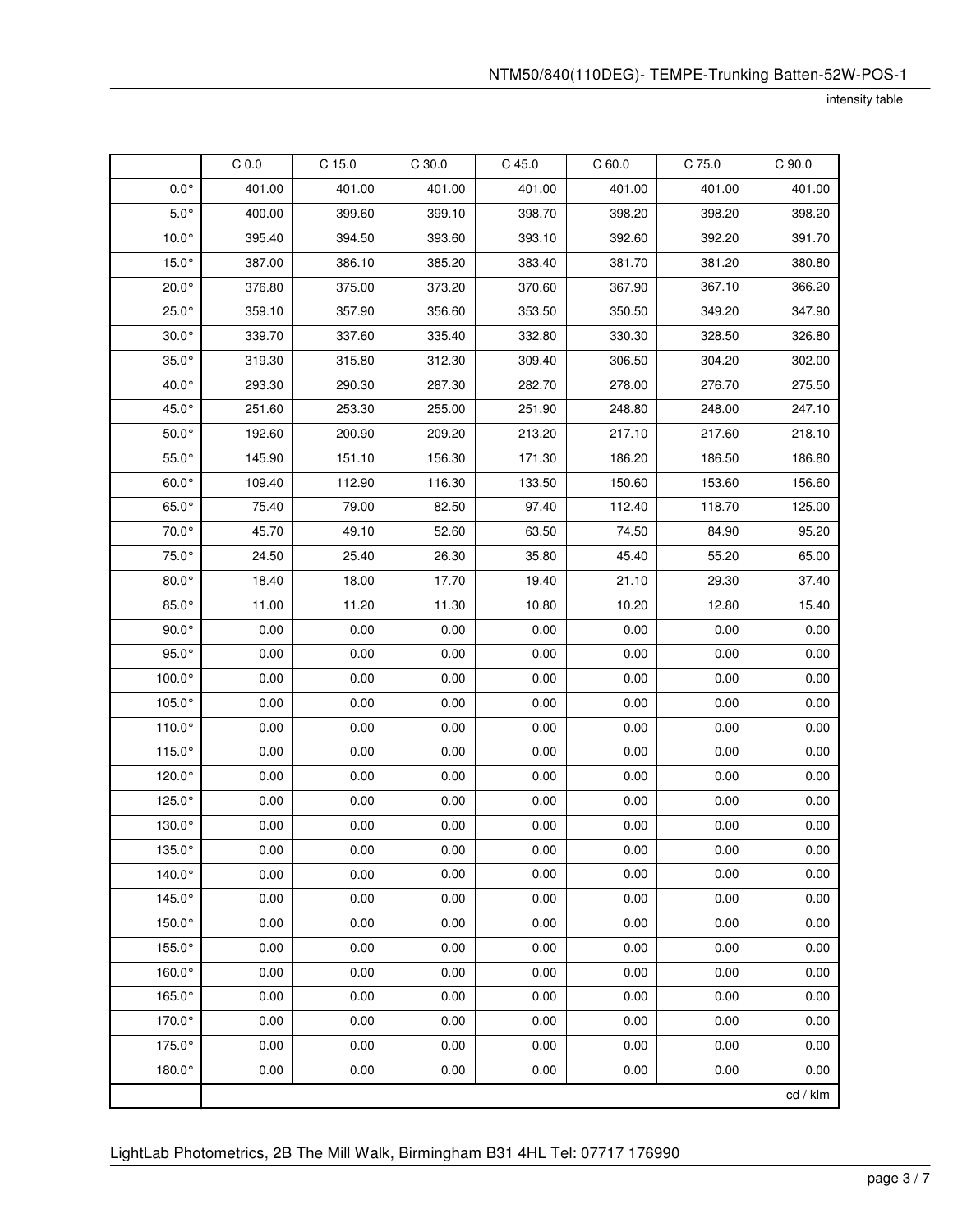٦

| glare rating according to UGR                                                                                                                     |                                   |                                              |                                              |                                              |                                              |                                              |                                              |                                              |                                              |                                              |                                              |
|---------------------------------------------------------------------------------------------------------------------------------------------------|-----------------------------------|----------------------------------------------|----------------------------------------------|----------------------------------------------|----------------------------------------------|----------------------------------------------|----------------------------------------------|----------------------------------------------|----------------------------------------------|----------------------------------------------|----------------------------------------------|
| $\rho$ -ceiling                                                                                                                                   | 70                                | 70                                           | 50                                           | 50                                           | 30                                           | 70                                           | 70                                           | 50                                           | 50                                           | 30                                           |                                              |
| $\rho$ -walls                                                                                                                                     |                                   | 50                                           | 30                                           | 50                                           | 30                                           | 30                                           | 50                                           | 30                                           | 50                                           | 30                                           | 30                                           |
| p-workplane                                                                                                                                       |                                   | 20                                           | 20                                           | 20                                           | 20                                           | 20                                           | 20                                           | 20                                           | 20                                           | 20                                           | 20                                           |
| room dimensions<br>X                                                                                                                              |                                   | viewed crosswise                             |                                              | viewed endwise                               |                                              |                                              |                                              |                                              |                                              |                                              |                                              |
| 2H                                                                                                                                                | 2H<br>3H<br>4H<br>6H<br>8H<br>12H | 20.7<br>20.7<br>20.9<br>21.1<br>21.2<br>21.3 | 22.1<br>21.7<br>21.9<br>22.0<br>22.1<br>22.3 | 21.0<br>20.9<br>21.2<br>21.3<br>21.5<br>21.6 | 22.3<br>21.9<br>22.1<br>22.3<br>22.4<br>22.5 | 22.5<br>22.1<br>22.3<br>22.5<br>22.6<br>22.8 | 21.8<br>22.5<br>23.1<br>23.5<br>23.7<br>23.8 | 23.3<br>23.6<br>24.1<br>24.5<br>24.7<br>24.8 | 22.1<br>22.8<br>23.4<br>23.8<br>24.0<br>24.1 | 23.5<br>23.7<br>24.3<br>24.7<br>24.9<br>25.0 | 23.6<br>23.9<br>24.5<br>24.9<br>25.1<br>25.3 |
| 4H                                                                                                                                                | 2H<br>3H<br>4H<br>6H<br>8H<br>12H | 20.7<br>21.6<br>22.0<br>22.0<br>22.1<br>22.4 | 21.7<br>22.6<br>22.9<br>22.8<br>22.9<br>23.1 | 20.9<br>21.9<br>22.3<br>22.3<br>22.5<br>22.9 | 21.9<br>22.8<br>23.2<br>23.1<br>23.2<br>23.5 | 22.1<br>23.1<br>23.5<br>23.4<br>23.5<br>23.9 | 21.6<br>23.3<br>24.0<br>24.3<br>24.5<br>24.9 | 22.6<br>24.2<br>25.0<br>25.1<br>25.3<br>25.6 | 21.9<br>23.6<br>24.4<br>24.7<br>24.9<br>25.3 | 22.8<br>24.5<br>25.2<br>25.4<br>25.6<br>25.9 | 23.0<br>24.7<br>25.5<br>25.7<br>25.9<br>26.3 |
| 8H                                                                                                                                                | 4H<br>6H<br>8H<br>12H             | 22.0<br>22.6<br>22.9<br>23.0                 | 22.8<br>23.3<br>23.5<br>23.5                 | 22.4<br>23.1<br>23.4<br>23.5                 | 23.1<br>23.7<br>24.0<br>24.0                 | 23.4<br>24.1<br>24.5<br>24.5                 | 24.0<br>24.8<br>25.1<br>25.2                 | 24.7<br>25.5<br>25.8<br>25.8                 | 24.3<br>25.2<br>25.6<br>25.7                 | 25.0<br>25.9<br>26.2<br>26.2                 | 25.4<br>26.3<br>26.7<br>26.7                 |
| 12H                                                                                                                                               | 4H<br>6H<br>8H                    | 22.2<br>22.8<br>22.9                         | 22.9<br>23.4<br>23.4                         | 22.7<br>23.2<br>23.4                         | 23.3<br>23.9<br>23.9                         | 23.7<br>24.3<br>24.4                         | 24.1<br>24.9<br>25.1                         | 24.8<br>25.6<br>25.6                         | 24.6<br>25.4<br>25.6                         | 25.2<br>26.0<br>26.1                         | 25.6<br>26.5<br>26.6                         |
| variation of observer position                                                                                                                    |                                   |                                              |                                              |                                              |                                              |                                              |                                              |                                              |                                              |                                              |                                              |
| $S =$                                                                                                                                             | 1.0H<br>1.5H<br>2.0H              |                                              |                                              | $+0.3/$<br>$+0.6/$<br>$+1.1/$                | $-0.4$<br>$-1.0$<br>$-1.7$                   |                                              |                                              | $+0.1/$<br>$+0.3/$<br>$+0.6/$                | $-0.2$<br>$-0.4$<br>$-0.8$                   |                                              |                                              |
| standard-<br><b>BK03</b><br><b>BK05</b><br>table<br>correction<br>7.8<br>4.9<br>for luminaire<br>correct glare indices for a total flux of 6300lm |                                   |                                              |                                              |                                              |                                              |                                              |                                              |                                              |                                              |                                              |                                              |
|                                                                                                                                                   |                                   |                                              |                                              |                                              |                                              |                                              |                                              |                                              |                                              |                                              |                                              |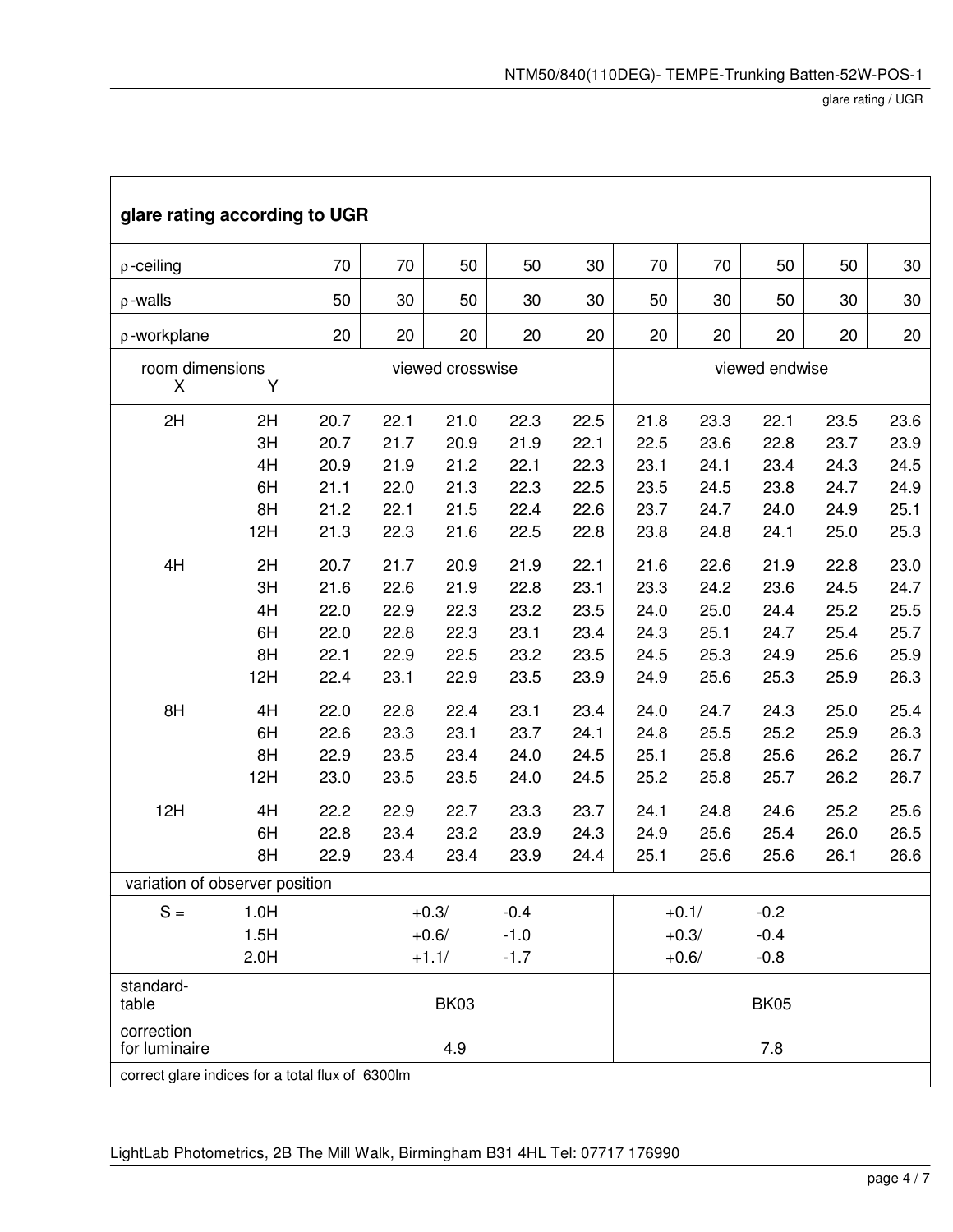

| gamma        | C <sub>0</sub> | C <sub>90</sub> | C <sub>180</sub> | C 270   |
|--------------|----------------|-----------------|------------------|---------|
| $45^{\circ}$ | 14157.1        | 13903.9         | 14157.1          | 13903.9 |
| $50^{\circ}$ | 11921.7        | 13500.1         | 11921.7          | 13500.1 |
| $55^{\circ}$ | 10120.8        | 12957.9         | 10120.8          | 12957.9 |
| $60^{\circ}$ | 8705.6         | 12461.5         | 8705.6           | 12461.5 |
| $65^{\circ}$ | 7098.6         | 11768.2         | 7098.6           | 11768.2 |
| $70^{\circ}$ | 5316.4         | 11074.8         | 5316.4           | 11074.8 |
| 75°          | 3766.3         | 9992.3          | 3766.3           | 9992.3  |
| $80^{\circ}$ | 4216.0         | 8569.4          | 4216.0           | 8569.4  |
| $85^{\circ}$ | 5021.7         | 7030.3          | 5021.7           | 7030.3  |

 **Table of intensities**

all values in cd/m²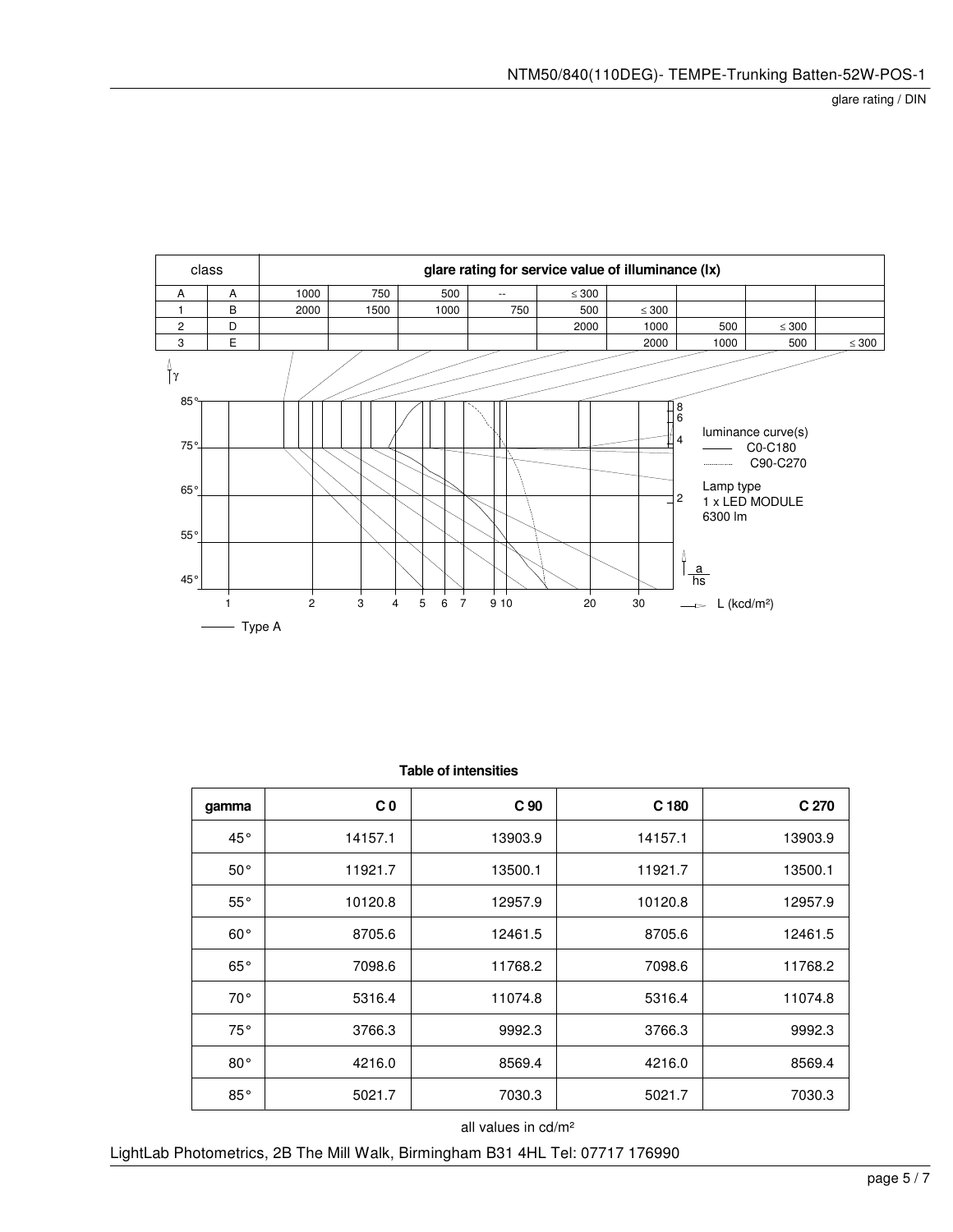utilization factors / TM5

| utilization factors / TM5                               |                |                |            |     |      |     |     |     |     |     |     |  |
|---------------------------------------------------------|----------------|----------------|------------|-----|------|-----|-----|-----|-----|-----|-----|--|
|                                                         | reflection     |                | room index |     |      |     |     |     |     |     |     |  |
| C                                                       | W              | F              | 0.75       | 1.0 | 1.25 | 1.5 | 2.0 | 2.5 | 3.0 | 4.0 | 5.0 |  |
| 70                                                      | 50             | 20             | 64         | 73  | 80   | 85  | 91  | 96  | 99  | 103 | 105 |  |
| 70                                                      | 30             | 20             | 57         | 66  | 73   | 79  | 86  | 91  | 94  | 99  | 102 |  |
| 70                                                      | 10             | 20             | 52         | 61  | 68   | 74  | 81  | 87  | 91  | 96  | 99  |  |
| 50                                                      | 50             | 20             | 63         | 71  | 78   | 82  | 88  | 92  | 95  | 99  | 101 |  |
| 50                                                      | 30             | 20             | 57         | 65  | 72   | 77  | 84  | 88  | 91  | 96  | 98  |  |
| 50                                                      | 10             | 20             | 52         | 60  | 67   | 73  | 80  | 85  | 88  | 93  | 96  |  |
| 30                                                      | 50             | 20             | 62         | 69  | 75   | 80  | 85  | 89  | 92  | 95  | 97  |  |
| 30                                                      | 30             | 20             | 56         | 64  | 71   | 75  | 82  | 86  | 89  | 93  | 95  |  |
| 30                                                      | 10             | 20             | 52         | 59  | 67   | 72  | 78  | 83  | 86  | 91  | 93  |  |
| $\overline{0}$                                          | $\overline{0}$ | $\overline{0}$ | 50         | 57  | 64   | 69  | 75  | 79  | 82  | 86  | 89  |  |
| <b>BZ-class</b><br>3<br>3<br>3<br>3<br>3<br>3<br>3<br>3 |                |                |            |     |      |     | 3   |     |     |     |     |  |
| <b>SHRnom: 1.50</b><br><b>SHRmax: 1.602</b>             |                |                |            |     |      |     |     |     |     |     |     |  |